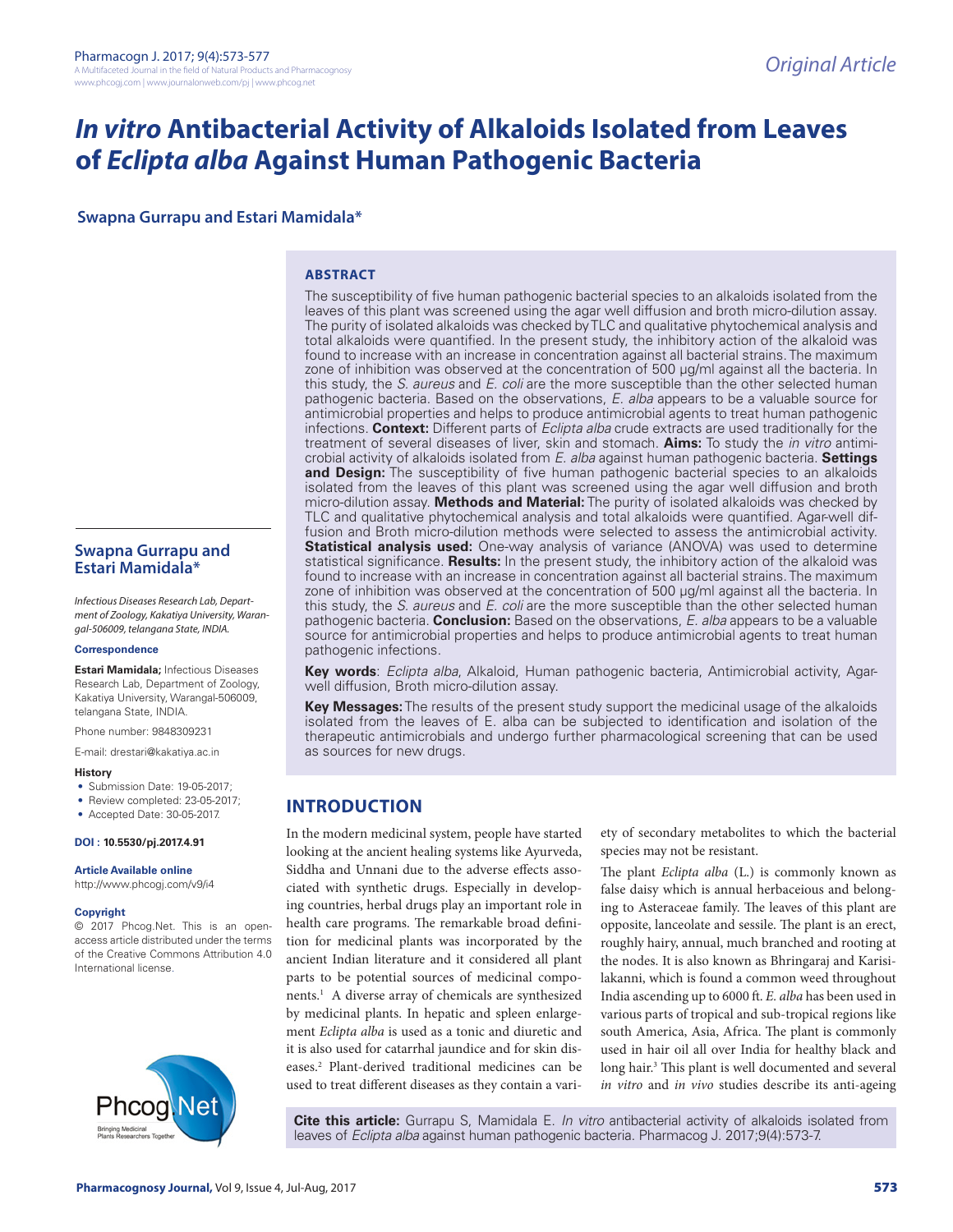agent and anti-hepatotoxic properties.<sup>4</sup> Coumestans like wedelolactone, desmethyl wedelolactone,<sup>5</sup> furano-coumarins, ecalbatin,<sup>6</sup> eleanane & taraxastane glycosides,7,8 are the consisting main active principles in *E. alba.* The safety, efficacy and quality of some of bioactive principles have not been scientifically validated and antibacterial activity was also not studied for isolated phytochemicals present in it. Therefore the objective of this present study is to study the antimicrobial activity of alkaloids isolated from the leaves of *E. alba* plant.

# **MATERIALS AND METHODS**

# *Plant material and alkaloids extraction*

Leaves of *E. alba* were collected in Kakatiya University Campus in July 2016. The plant was botanically authenticated by Prof. V.S. Raju, Senior Taxonomist at Department of Botany, Kakatiya University, India. The collected sample was grinded and this ground sample (500 g) was made alkaline with 30% ammonia and extracted with chloroform at room temperature for a total period of 24 h. The extract was partitioned between chloroform and 5% HCl. Finally chloroform was totally evaporated from the organic phase to form the alkaloid powder (5.2 gm).

# *Thin layer chromatography (TLC)*

To determine the purity and relative to front (Rf) of isolated compound, a thin layer chromatography was carried out as per conventional one dimensional ascending method using silica gel 60F254, 7x6 cm (Merck) were cut with ordinary household scissors. Plate marking were made with soft pencil. Glass capillaries were used to spot the sample for TLC. Applied 1 µl of extract by using capillary at distance of 1cm. After presaturation with mobile phase (chloroform:methanol- 0.5:9.5) for 20 minutes the plates were dried and the spot which appeared were developed with iodine vapour. The movement of sample was expressed by its retention factor (Rf) and values were calculated as: Rf = Distance travelled by the solute/Distance travelled by solvent front TLC plates

## *Qualitative Determination of Phytochemicals*

Qualitative phytochemical analyses of the isolated alkaloid were performed by following the protocol of J.B. Harborne (1973).<sup>9</sup>

**Tannins:** 200 mg of plant material was boiled in 10 mL distilled water and few drops of  $\mathrm{FeCl}_3$  were added to the filtrate; a blue-black precipitate indicated the presence of Tannins.

**Alkaloids:** 200 mg plant material was boiled in 10 mL methanol and filtered. 1% HCl was added than 6 drops of Dragendorff reagent was added, and brownish-red precipitate was the indication for the presence of alkaloids.

**Saponins (Frothing test):** 5 mL distilled water was added to 200 mg plant material. 0.5 mL filtrate was diluted to 5 mL with distilled water and shaken vigorously for 2 minutes. Formation of stable foam indicates the presence of saponins.

**Cardiac Glycosides (Keller-Kiliani test):** 2 mL filtrate was treated with  $1 \mathrm{~mL}$  glacial acetic acid containing few drops of  $\mathrm{FeCl}_3$  Conc.  $\mathrm{H}_2\mathrm{SO}_4$  was added to the above mixture giving green-blue colour depicting the positive results for presence of cardiac glycosides.

**Steroids (Liebermann-Burchard reaction):** To 10 mL chloroform 200 mg plant material was added. In the ratio of 1:1, Acetic anhydride was added which resulted into the formation of blue-green ring pointing towards the presence of steroids.

**Terpenoids (Salkowski test):** 2 mL of chloroform (CHCl<sub>3</sub>) and 3 mL of concentrated sulphuric acid  $(H_2SO_4)$  were carefully added to 200 mg plant material. A reddish brown colouration signified the presence of terpenoids.

**Flavonoids:** To the aqueous filtrate 5 mL of dilute ammonia solution was added, followed by concentrated  $\mathrm{H}_{2}\mathrm{SO}_{4}$ . A yellow colouration indicated the presence of flavonoids.

**Anthraquinones:** 500 mg of dried plant leaves were boiled in 10% HCl for 5 mins and filtrate was allowed to cool. Few drops of 10% NH<sub>3</sub> qual volume of  $\mathrm{CHCl}_{_3}$  was added to 2 mL filtrate. The formation of rose-pink colour implies the presence of Anthraquinones.

**Reducing Sugars:** To the 10 mL of aqueous extract a few drops of Fehling's solution A and B were added; an orange red precipitate suggests the presence of reducing sugars.

# *Quantitative Determination of alkaloids*

The content of alkaloids was measured by following the protocol described by Harborne (1984)<sup>10</sup> To prepare the suspension, dispersing 5 gm of the dried leaves in 10% acetic acid solution in ethanol and kept at 28<sup>°</sup>C for 4 hrs which was further filtered through Whatman Number 42. Alkaloid was precipitated by concentrating the filtrate to one quarter of its original volume and then drops of conc. aqueous  $\mathrm{NH}_4\mathrm{OH}$  were added. Finally the precipitate was washed with 1% ammonia solution and dried at 80°C in the oven. The alkaloid content alkaloid was calculated and expressed as mg/gm of sample.

# *Bacterial Cultures*

Clinical isolates of *Escherichia coli*, *Pseudomonas aeruginosa*, *Shigella boydii*, *Staphylococcus aureus* and *Streptococcus faecalis* were obtained from the Department of Microbiology, Kakatiya University, Telangana State, India. On nutrient agar slopes (Hi-media) all the test strains were maintained and were sub-cultured once in every two-week. These bacteria served as test pathogens for antibacterial activity assay.

# *Antibacterial assays*

#### *Agar-well diffusion*

The assay was conducted as described by Perez *et al*. (1990). Briefly, on nutrient agar microorganisms from growth are incubated at 37°C for 18 h and were suspended in saline solution 0.85% NaCl. To inoculate the suspension 90 mm diameter petri plates with a sterile non-toxic cotton swab on a wooden applicator was used. In the agar six mm diameter wells were punched and filled with 50 µL of different concentration (125, 250 and 500 μg/ml) of alkaloid sample. According to our control experiments, 1% (v/v) DMSO dissolution of the alkaloids was aided which did not affect the growth of microorganisms. Ciproflaxacin antibiotic was used as positive reference standard to determine the sensitivity of the strains. Discs were directly placed onto the bacterial culture and then the plates were incubated in air at 37°C for 24 h. Antibacterial activities were evaluated by measuring inhibition zone diameters. The experiments were conducted twice.

#### *Broth microdilution assay*

To determine the minimal inhibitory concentrations (MIC) of isolated alkaloids against the selected test microorganisms broth microdilution method was used and this was recommended by the National Committee for Clinical Laboratory Standards.<sup>11</sup> The tests were performed in 96 well-plates. In 1% DMSO the alkaloids were dissolved and were transferred in plates to obtain a twofold serial dilutions ranging from 10 to 640 μg/ml. Then the plates were inoculated with microbial suspensions and diluted to have 10<sup>5</sup> cfu/ml in each well. The final volumes in wells were 200 μl. MIC was recorded after 24 h incubation in air at 37°C, as a lowest extract concentration demonstrating no visible growth in the broth.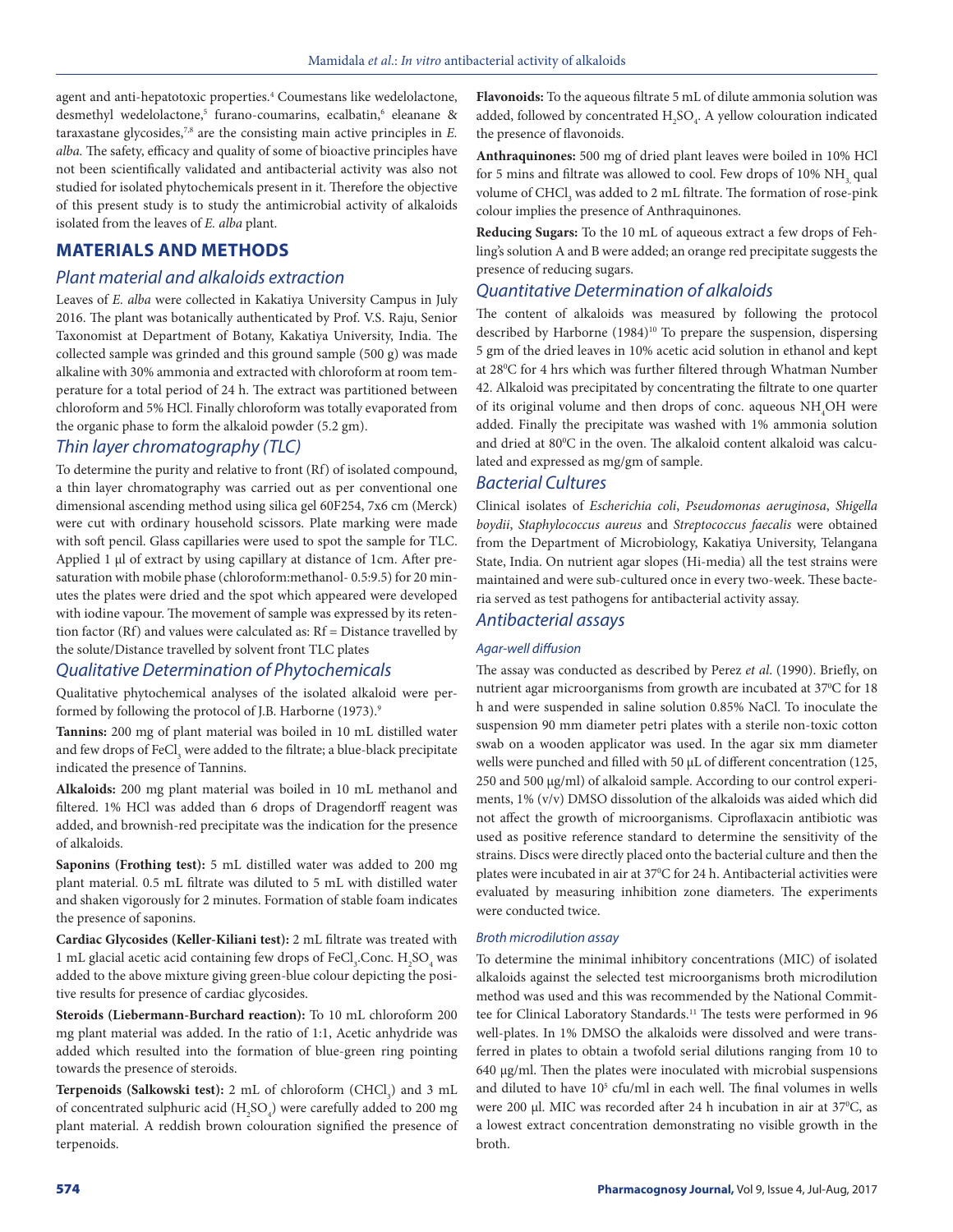#### *Statistical analysis*

Values are expressed as mean  $\pm$  SE. One-way analysis of variance (ANOVA) was used to determine statistical significance and values with *p* < 0.05 were considered significant.

# **RESULTS AND DISCUSSION**

#### Phytochemical Profiling

The present study was carried to investigate the presence of medicinally important phytochemical (alkaloids) in *E. alba.* The qualitative test which describes the appearance of alkaloid is listed in the Table 1 and was isolated from the leaves of *E. alba.* In this study we checked whether other phytochemicals present or not and these results noted that, the absence of tannins, saponins, flavonoids, terpenoids, carotenoids, cardiac glycosides, and reducing sugars. The presence of different phytochemicals and the antimicrobial activity of ethanolic, petroleum ether and methanolic extracts of *E. alba* have been previously reported.<sup>12</sup> However, our study is first ever report to the best of our knowledge on antibacterial activity of alkaloid from *E. alba* in India. The purity of alkaloids were confirmed by performing TLC which shows the appearance of one spot using solvent system chloroform: methanol (0.5:9.5). The Rf value of the peak was 0.81.

The quantitative phytochemical estimation specifies that the leaves of *E. alba* contain a significant amount of alkaloid content. The alkaloids content was quantitatively estimated and was found in the range of 0.4 mg/gm. Earlier reports on quantitative yield also revealed that *E. alba* contained highest quantity of alkaloids as compared to other medicinal plants.12-14 Simple phenols and phenolic acids, quinones, flavones, flavonoids and flavonols, tannins, coumarins, alkaloids, terpenoids and essential oils, lectins and polypeptides are the major groups of antimicrobial compounds.15

# Antibacterial Study

The antibacterial activity of isolated alkaloidal compound was determined by using agar well diffusing methods. The results in Table 2 show that the isolated compound has good antibacterial activity against selected human pathogenic bacteria. In the present study, the inhibitory action of the alkaloid was found to increase with an increase in concentration against all bacterial strains. The tested bacterial strains showed different patterns of inhibition. This was supported by an earlier study on an alcoholic extract that exhibited greater activity than the aqueous and hexane extracts against bacteria, with no cellular toxicity.16 The broad spectrum of antibacterial activity was reported for *E. alba.*17,18

The isolated alkaloid compound at a concentration of 500 µg/disc showed maximum inhibition against *S. aureus* (16.5 mm), followed by *E. coli* (14.7 mm)*, S. boydii* (13.2 mm), *S. faescalis* (12.5 mm) and *P. aeruginosa*. (9.8 mm) by broth dilution method. The maximum zone of inhibition was observed at the concentration of 500  $\mu$ g/ml against all the bacteria.

*E. alba* leaves methanolic extract showed maximum activity against gram-negative bacteria and showed the highest inhibition zones against *P. aeruginosa* and *E. coli*. 19 This study confirms the presence of the alkaloid compounds may be responsible for the antibacterial activity against various bacterial strains.

The varying concentrations between 10 to 640 ug/ml of the isolated alkaloid compound of *E. alba* were tested in order to determine their MICs. The MICs of the isolated alkaloid compound against the five tested bacterial is presented in Table 3. The lowest MICs were obtained in the alkaloid compound having 42 µg/ml against *E. coli,* 57 µg/ml against *S. aureus*, 61 µg/ml against *S. boydii*, 82 ug/ml against *P. aeruginosa* and 89 µg/ml against *S. faescalis*. The MIC ranged from 10 to 640 µg/ml for all studied microorganisms while for ciprofloxacin it ranged from 0.1 to 10 µg/ml. These alkaloids known to be biologically active as well as showing antimicrobial activities. In this study, the *S. aureus* and E. coli are the more susceptible than the other selected human pathogenic bacteria.

In this study, this antimicrobial activity may be due to the presence of (OH) group in the structure isolated alkaloids which increased the activity to inhibit the bacterial growth by changing the nature of cell protein (denaturation), thus increasing the permeability of cell membranes, $20$ 

| Table 1: The qualitative chemical analysis for the isolated alkaloids of |
|--------------------------------------------------------------------------|
| E. alba                                                                  |

| <b>Phytochemical test</b>                | <b>Results</b> |
|------------------------------------------|----------------|
| Tannins (Folin-Denis test)               |                |
| Alkaloids (Dragendorff test)             | $+$            |
| Saponins (Frothing test)                 |                |
| Cardiac Glycosides (Keller-Kiliani test) |                |
| Steroids (Liebermann-Burchard reaction)  |                |
| Terpenoids (Salkowski test)              |                |
| Flavonoids (Pb acetate test)             |                |
| Anthraquinones (Colour test)             |                |
| Reducing Sugars (Fehling's test)         |                |

**Table 2: The zone of inhibition produced by alkaloid compounds isolated from** *E. alba* **against human pathogenic bacteria**

|                         | Inhibition zone (mm) |                   |                   |                                                    |                       |
|-------------------------|----------------------|-------------------|-------------------|----------------------------------------------------|-----------------------|
| <b>Bacteria Strains</b> | 125<br>$\mu q/ml$    | 250<br>$\mu q/ml$ | 500<br>$\mu q/ml$ | <b>Standard (Ciprofloxacin,</b><br>$25 \mu q/disc$ | <b>Control (DMSO)</b> |
| Escherichia coli        | $11.0 + 0.03$        | $11.4 + 0.03$     | $14.7 + 0.01*$    | $20.3 + 0.07$                                      | $\boldsymbol{0}$      |
| Pseudomonas aeruginosa  | $0.00 + 0.00$        | $9.0 + 0.01$      | $9.8 + 0.05$      | $10.5 + 0.06$                                      | $\boldsymbol{0}$      |
| Shigella boydii         | $10.2 + 0.06$        | $10.5 + 0.00$     | $13.2 + 0.02*$    | $11.2 + 0.07$                                      | $\boldsymbol{0}$      |
| Staphylococcus aureus   | $12.5 + 0.02$        | $13.3 + 0.01$     | $16.5 + 0.02*$    | $23.5 + 0.12$                                      | $\mathbf{0}$          |
| Streptococcus faecalis  | $9.7 + 0.07$         | $10.0 + 0.02$     | $12.5 + 0.06*$    | $20.6 + 0.13$                                      | $\boldsymbol{0}$      |

Values are expressed as mean  $\pm$  SEM and analyzed by one-way analysis of variance (ANOVA) followed by Dennett's t test; \*P < 0.05;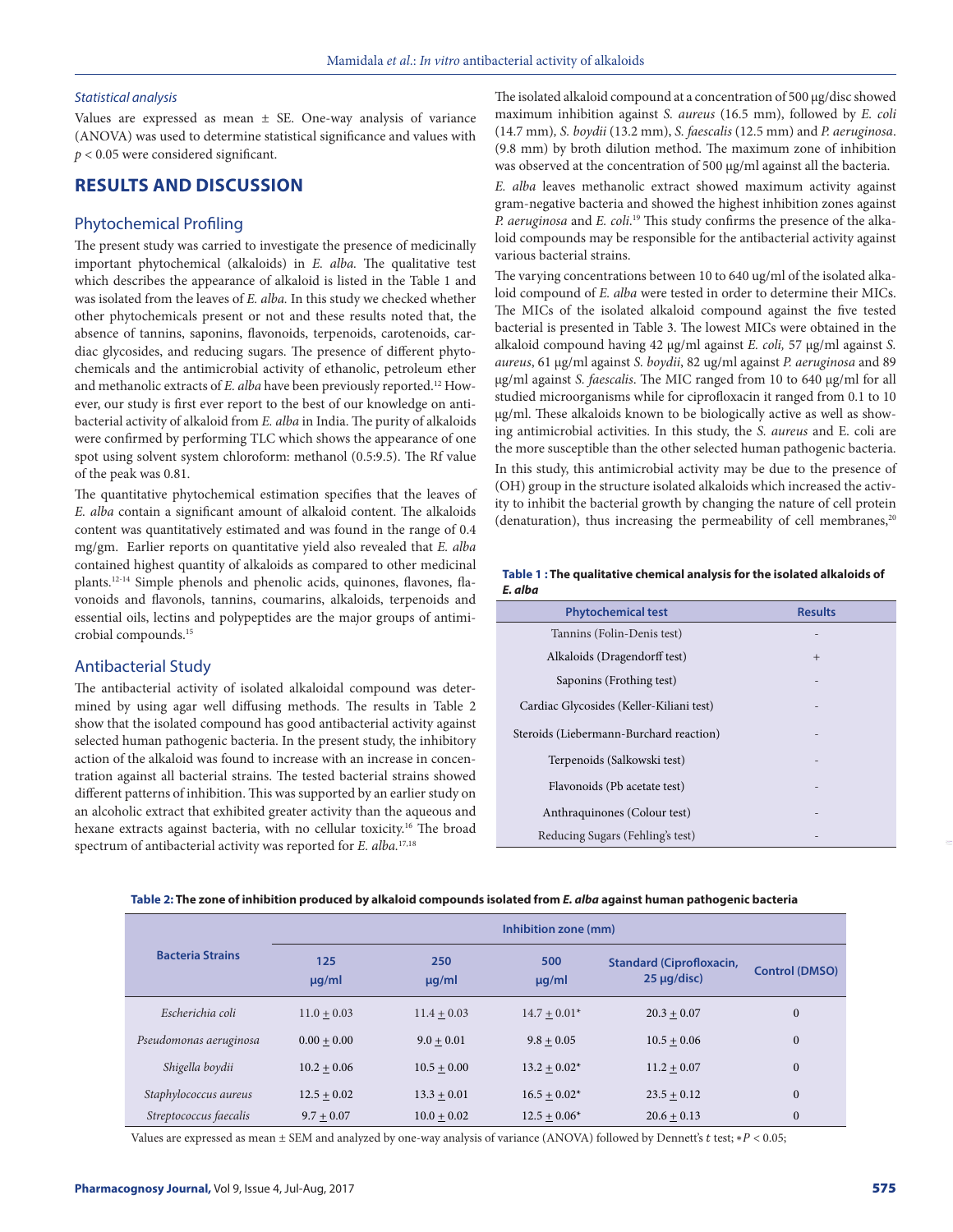**Table 3: Antibacterial activity of alkaloid compounds isolated from** *E. alba* **against selected human pathogenic bacteria by minimum inhibitory concentration (MIC) method**

| <b>Bacterial strains</b>  | $MIS (µq/ml)$ of<br>isolated alkaloid<br>compound | <b>Standard</b><br>(Ciprofloxacin) | Control<br>(DMSO) |
|---------------------------|---------------------------------------------------|------------------------------------|-------------------|
| Escherichia coli          | 42                                                | 1                                  | $\Omega$          |
| Pseudomonas<br>aeruginosa | 82                                                | 0.8                                | $\Omega$          |
| Shigella boydii           | 61                                                | 1                                  | $\Omega$          |
| Staphylococcus<br>aureus  | 57                                                | 1                                  | $\Omega$          |
| Streptococcus<br>faecalis | 89                                                | 1.3                                | $\Omega$          |

either by increasing the permeability of the cell membrane of the bacteria. The cell membrane causes loss or leakage of the contents of a cell of bacteria to the outside or through a direct link membrane of cell bacteria, causing the demise of polar membrane of bacteria, which leads to the death of a cell bacteria gradually.21,22

# **CONCLUSION**

The results of the present study showed that the isolated alkaloids of the leaves of *E. alba* were effective against the bacterial species tested. This can be used to treat various diseases like pimples, food borne infections, typhoid, oral and throat sores and nosocomial infections. This investigation has opened up the possibility of the use of this plant for formulating a drug for human consumption possibly for the treatment of bacterial infections. These findings support the traditional knowledge of local users about their selection of this plant sample as antimicrobial agents and it is a preliminary scientific validation for the use of this plant for antibacterial activity. The results of the present study also support the medicinal usage of the alkaloids isolated from the leaves of *E. alba* can be used as antimicrobial agents in new drugs for therapy and can be subjected to identification and isolation of the therapeutic antimicrobials and undergo further pharmacological screening that can be used as sources for new drugs.

# **ACKNOWLEDGEMENT**

The authors are thankful to Department of Microbiology, Kakatiya University, Warangal for providing test pathogens for carrying this work.

# **CONFLICT OF INTEREST**

The authors declare that there is no conflict of interest, financial or otherwise regarding the publication of this paper.

# **ABBREVIATION USED**

**TLC:** Thin layer chromatography; **Rf:** Retention factor; **MIC:** Minimal inhibitory concentrations, **NCCLS:** National Committee for Clinical Laboratory Standards; **DMSO:** Dimethyl sulfoxide; **ANOVA:** One-way analysis of variance.

# **REFERENCES**

- 1. Shankar D, Ved DK. A Balanced Perspective for Management of Indian Medicinal Plants. Indian Forester. 2003;129(2):275-88.
- 2. Dalal S, Kataria SK, Sastry K, Rana SVS. Determination of Wedelolactone and Demethylwedelolactone in *Eclipta alba* (l) hassk by HPLC. Ethanobatanical Leaflets. 2010;14:248-58.
- 3. Roy RK, Mayank T, Dixit VK. Hair growth promoting activity of *Eclipta alba* in male albino rats. Arch Dermatol Res. 2008;300(7):357-64.
- 4. Saxena AK, Singh B, Anand KK. Hepatoprotective effects of *Eclipta alba* on subcellular levels in rats. J of Ehnopharmcology. 1993;40(3):155-61.
- 5. Wanger H, Geyer B, Kiso Y, Hikino H, Rao GS. Coumestans as the main active principles of the liver drugs *Eclipta alba* and *Wedelia calendulaceae.* Planta Med. 1986;52(5):370-74.
- 6. Upadhyay RK, Pandey MB, Jha RN, Pandey VB. Eclalbatin, a triterpene saponin from *Eclipta alba*. J Asian Nat Prod Res. 2001;3(3):213-17.
- 7. Jadhav VM, Thorat RM, Kadam VJ, Salaskar KP. Chemical composition, pharmacological activities of *Eclipta alba*. J of Pharm Res. 2009;2(8):1129-231.
- 8. Khare CP. Encyclopedia of Indian Medicinal Plants. Springer Verlag Berlin Heidelberg New York. 2004;197-8.
- 9. Harborne JB. Phytochemical Methods: A Guide to Modern Techniques of Plant Analysis, Chapman & Hall Ltd., London, UK, 1973.
- 10. Harborne J. Phytochemical methods: A guide to modern techniques of plant analysis. Chapman and Hall, London. 1984.
- 11. NCCLS. Performance standards for antimicrobial disk susceptibility testing, Twelfth Information Supplement. 2002.
- 12. Doughari JH, El-mahmood AM, Jyoyina I. Antimicrobial activity of leaf extracts of *Senna obtusifolia* (L). Af J Pharm and pharmacol. 2008;2(1):7-13.
- 13. Swapna G, Estari M. Medicinal Plants Used By Traditional Medicine Practitioners in the Management of HIV/AIDS-Related Diseases in Tribal Areas of Adilabad District, Telangana Region. The Ame J Sci & Med Res. 2016;2(1):239-45.
- 14. Lenza VA, Morkel LJF, Coppede JS, Fernandes VC, Rossi NM, Franca SC, *et al*. Antimicrobial activities of ethanol extract and coumestans from *Eclipta alba* (L.) Hassk. (Asteraceae). Latin Am J Pharm. 2009;28:863-8.
- 15. Cowan MM. Plant products as antimicrobial agents. Clinical Microbiol Rev. 1999;12:564-82.
- 16. Estari M, Rajendra PG. Phytochemical and antimicrobial activity of *Acmella paniculata* plant extracts. Journal of Bioinnovation. 2013;2(1):17-22.
- 17. Ahmed el-HM, Nour BY, Mohammed YG, Khalid HS. Antiplasmodial activity of some medicinal plants used in Sudanese folk-medicine. Env Health Insts. 2010;4(4):1-6.
- 18. Devi S, Devi GK, Thirumaran G, Arumugam A, Anantharaman P. Antibacterial activity of selected medicinal plants from Parangipettai coastal regions; southeast coast of India. World Appl Sci J. 2009;7(9):1212-5.
- 19. Feeny P. Inhibitory effect of Oak Leaf tannins on the hydrolysis of proteins by trypsine. J. Phytochem. 1998:8(11):2116.
- 20. Straus SK, Hancock RE. Mode of action of the new antibiotic for Gram-positive pathogens daptomycin, comparison with cationic antimicrobial peptides and lipopeptides. Biochem Acta. 2006:1758(9):1215-23.
- 21. Venkanna L, Estari M. Human Immunodeficiency Virus (HIV-1) Reverse Transcriptase inhibitory activity of *Eclipta alba* (L) leaves extracts. International Journal of Applied Biology and Pharmaceutical Technology. 2012;3(3):356-9.
- 22. Perez C, Pauli M, Bazerque P. An antibiotic assay by the agar-well diffusion method. Acta Biologiae et Medecine Experimentalis. 1990;15(1):113-5.